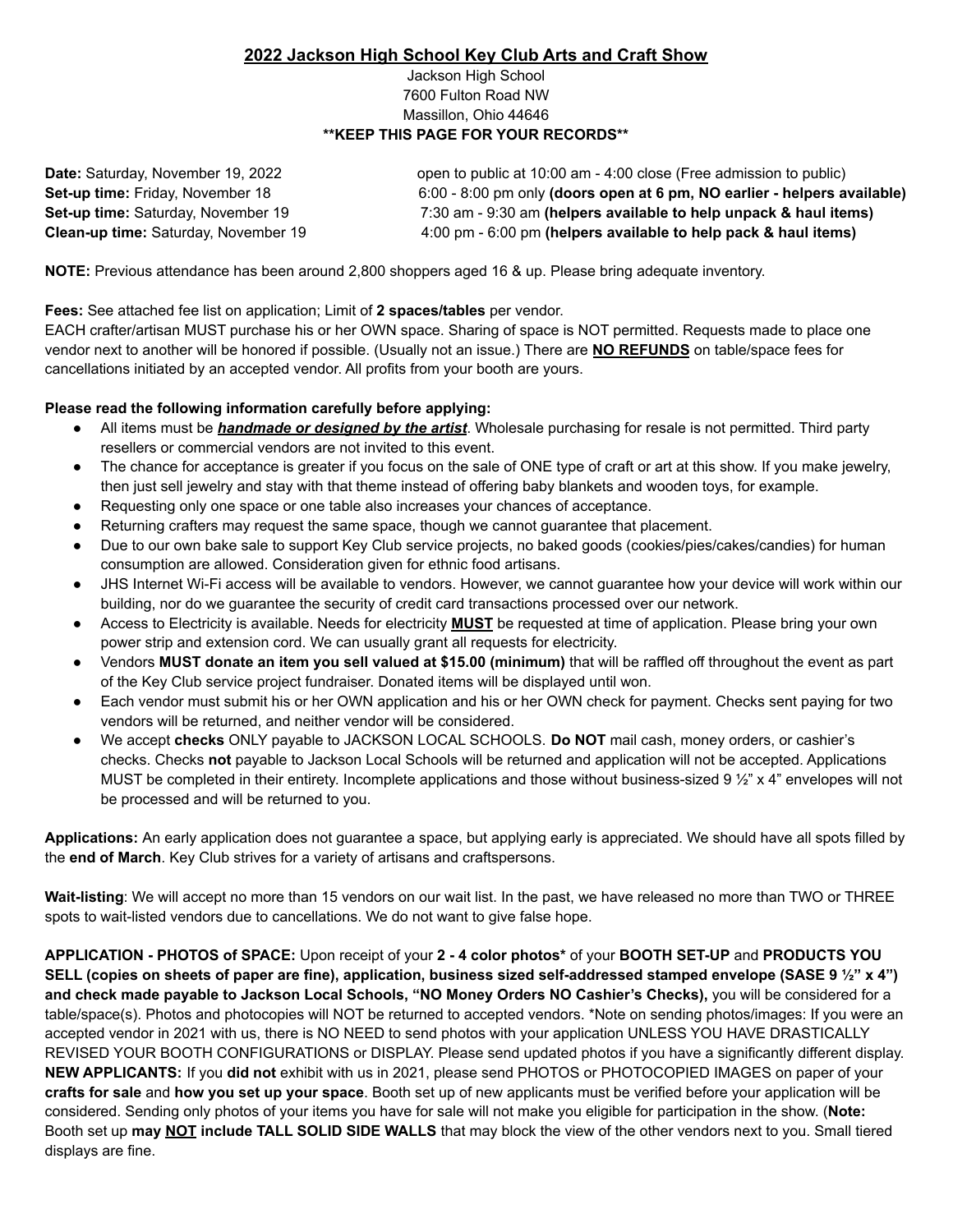**Physical Space:** Spaces are 8 ft wide by 7 ft deep with an additional 1.5 - 2 ft of walk space between crafters. Tables are 8' long x 30" deep. If you have two spaces, you will have a 16 ft long by 7 ft deep space with an additional 1.5 - 2 ft of walk space between you and the next artisan. Please limit your display to these dimensions and keep your display one sided or three sided if you do not block other vendors from view; do not create a walkway around your display. You may allow vendors to walk INTO your space and place your table to the back and have tables on the sides for example. NO booth set ups are permitted that entirely block the view of other vendors or that greatly impede the customer's view of other vendors. No tall **solid side** screens are permitted. Screens or displays that we can see through are fine, especially for racks or items that hang down. **Please be courteous**. No items may extend outside your designated area per Fire Marshall rules for pathways.

**IMPORTANT - Tables and Spaces:** If you do not select purchase of a physical table, you will have the space only and need to bring a table of your own. Please follow the application instructions carefully.

**Parking on 11/18 and 11/19:** Vendors are requested to park in the lot in front of the soccer fields after unloading supplies. Drop off is in front of the main entrance to the high school (Door 1E), and vendors **may** temporarily park in the horseshoe in front of the high school for unloading their vehicles. The school's side doors (Door 61E) will also be available near the Bear's Den Cafe for load in and out. SHOW DAY - PLEASE park by the soccer field or by the back gym (door 16W). We need the front lots available for YOUR customers.

**Equipment:** Vendors must provide their own equipment for displays: lights, table risers, backdrops, extension cords, etc.

**Receipt when accepted:** We will mail you a receipt and acceptance letter in the SASE you provided upon acceptance. Checks are usually cashed within 10-21 days of receipt. Please be patient. It takes a great deal of time to process all the applications.

**Hospitality/Food:** The Belden Village Kiwanis sells food and drink on Saturday for purchase from 11 - 2 or until sold out. Students will come around to take food orders from you.

**Loading and Unloading help:** As part of our community service mission, Key Club members will be available to help you carry in/load up your supplies on Friday night, on Saturday morning, and on Saturday afternoon.

**Advertising:** We advertise primarily through billboards throughout Stark County.

**Customers and Show Hours:** Please note that we advertise our show as open from 10 - 4; however, there are often individuals who come to shop earlier than 10 am - sometimes around 9 am. It would be to your advantage to be with your booth and ready to sell by 9. We do not tell any potential customers that they can't come in. Just an FYI based on our past experience.

In order to keep a balance, we try to limit the number of crafters and artisans in each medium. Returning vendors may request the same space, though we cannot guarantee that placement. We will do our best.

Please send the attached application with your photos of set up (if new vendor), *business-sized self addressed stamped envelope and check* made payable to **Jackson Local Schools** to: Jackson High School Attn: Michelle Jacobs - KEY CLUB 7600 Fulton Road NW Massillon, Ohio 44646

Your signature on your application indicates you have read this entire cover page and agree to its terms and conditions.

If you have a specific question not addressed in this packet, please contact Michelle Jacobs at [mrj2jc@jackson.sparcc.org.](mailto:mrj2jc@jackson.sparcc.org)

Jackson Key Club is looking forward to seeing you in the fall!